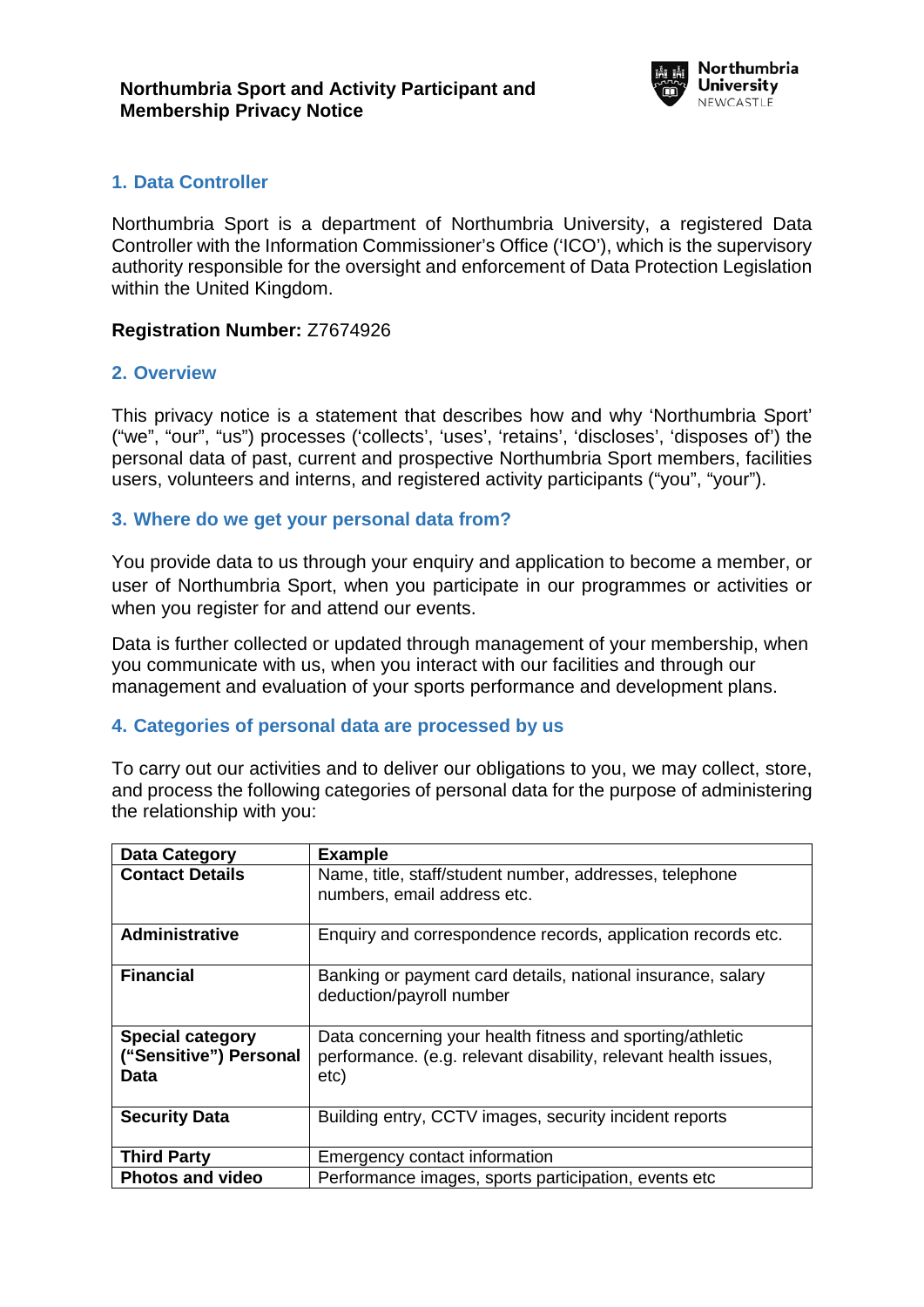

### **5. Activities we process your personal data for and the lawful basis**

Under Article 6 EU GDPR we must identify a basis for the "Lawfulness of processing" of our activities involving of your data. These are broadly described as: 'Consent', 'Contract', 'Legal Obligation', 'Vital Interests', 'Public Interest (or Public Task)' and 'legitimate interests'.

Data is required for the following activities, which have been identified as necessary "*for the performance of our contract with you"* or in the case of applicants, *"in order to take steps prior to entering into a contract*".

- To respond to your enquiries, to receive and administer your application or registration, and to deal with any ongoing concerns or enquiries you have.
- To process payment of your membership or participation fees, and for the administration of renewals, including notification of upcoming membership expiry.
- To provide you with access to our events, facilities, services and activities.
- To provide you with operational information about the events, facilities, services and activities such as cancellation of sessions, closures or other relevant communications.

Data is also processed for the following activities, which have been identified as necessary *"for us to comply with the law"*:

• For monitoring compliance with and enforcement of relevant policies in relation to health and safety and security (prevention and detection of crime) - including the use of CCTV, and safeguarding.

We may also process your personal data because it is necessary for our "*legitimate interests or the legitimate interests of a third party":*

- To monitor and evaluate our performance and effectiveness
- To maintain and improve our facilities and the services available;
- To seek advice on our rights and obligations, such as where we require our own legal advice;
- To process the recovery of any money you owe to us.
- In relation the "establishment, exercise or defence of legal claims" or whenever courts are acting in their judicial capacity".

### **Photography**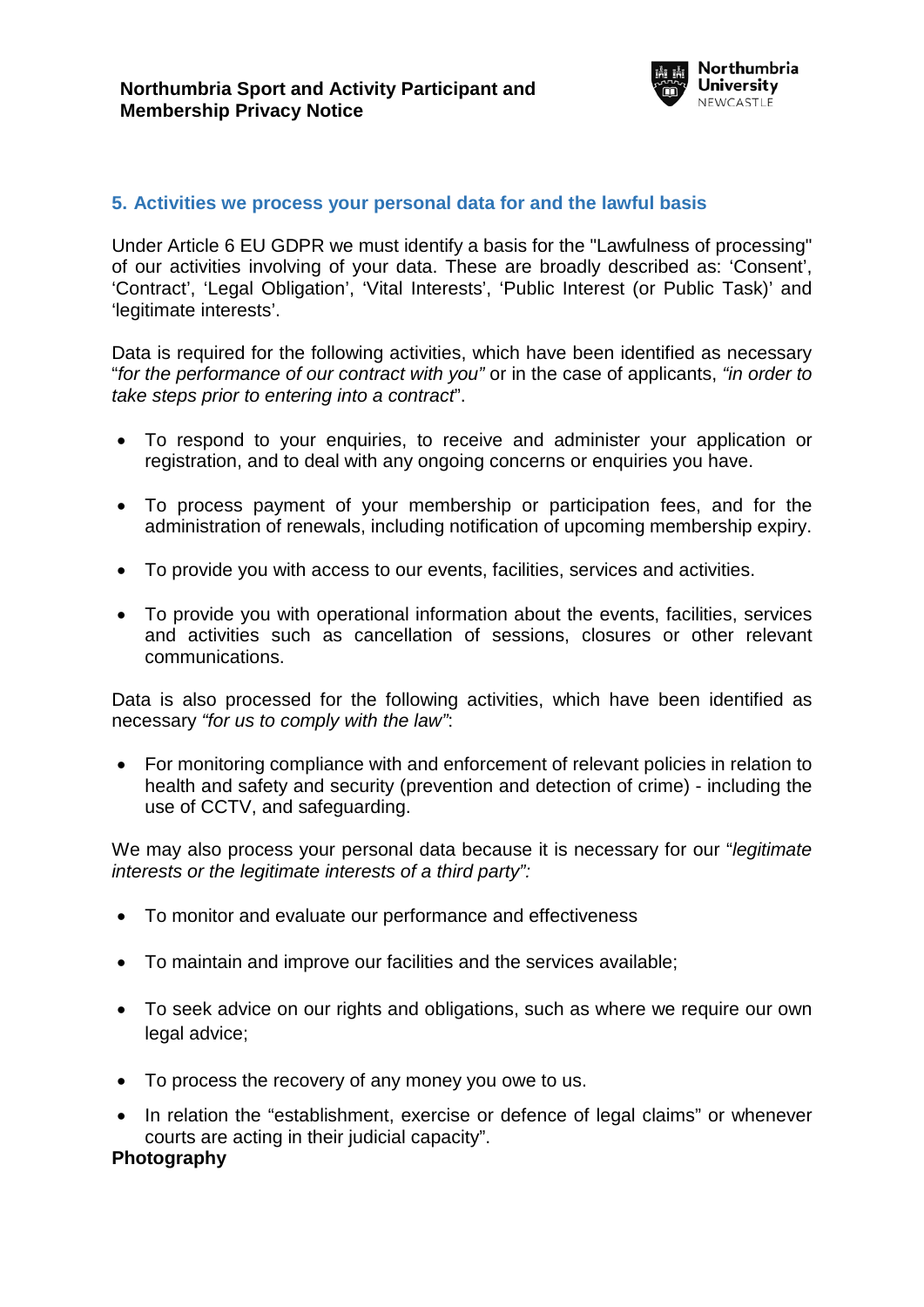

Photographs may be taken at our events and sporting events for use in communications, news and marketing materials, including on our website and on social media channels. Where you are not the subject of the image, i.e. if it is a "group" or "crowd" photograph, we may use such images without requiring your consent, however, where you are the subject of the photograph, you will be asked to provide your explicit consent to use the image, unless there is provision to publish for the purpose of journalistic purposes..

Notifications will be put up in and around these 'open' events to inform you when such photography is taking place.

You have the right to object or restrict your image being taken or used. If you would like to exercise this right, please contact us as set out below.

### <span id="page-2-0"></span>**Communications**

All communication with you, including in relation to updates to this privacy notice, will, where possible be made via the preferred method of communication that you have registered with us.

We will contact you in relation to events and products that we believe are relevant to you based upon their similar nature to your engagement with us including: events, benefits and opportunities offered by us, or in relation to operational information (e.g. building closures etc).

If, at any stage, you are concerned about the content (e.g. unwanted marketing), frequency (too many) or method (change preference) of these communications, you can unsubscribe or update your preferences using the link which will be provided at the bottom of the relevant correspondence.

Should you unsubscribe from our marketing messages you will miss regular communications about our services and updates.

### **6. Personal Data may be shared with**

From time to time, we may be required to share limited personal data with third parties for specific purposes, including:

- Player registration with national governing bodies and leagues, for example BUCS TASS etc
- With coaches, physiotherapists and other relevant sports or health care related partners where they are engaged as part of the delivery of our contract with you, for occupational health related purposes or with your explicit consent.
- With emergency services or your emergency contact where there is a vital interest.
- With the police or law enforcement agency if requested for the prevention or detection of crime.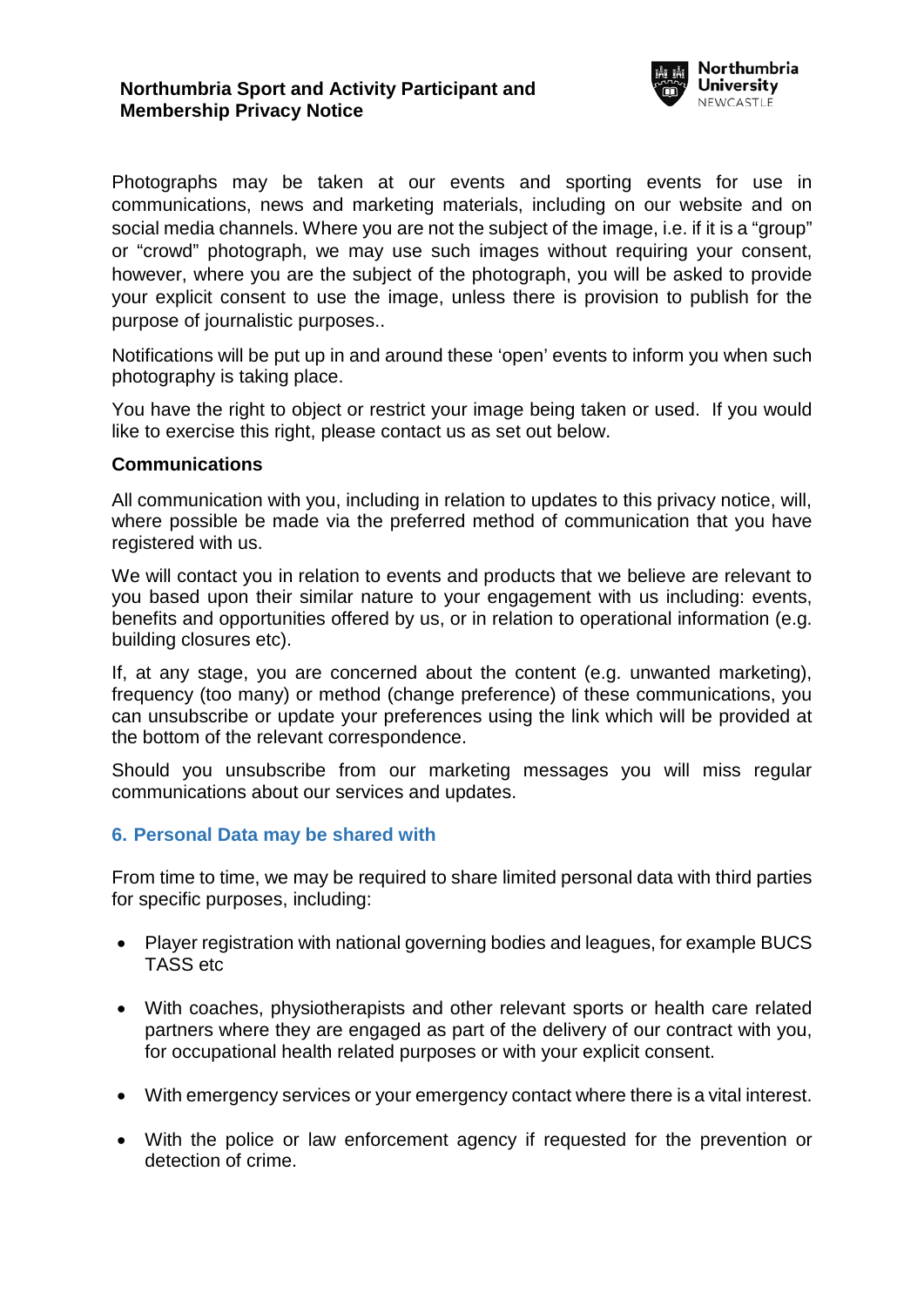

- With your parent/guardian if you are between the ages of 5 13.
- The Health and Safety Executive.
- External auditors, insurance providers or appointed legal representation.

Any other disclosures that may be required but not listed above will be in accordance with your rights and the requirements of the GDPR.

## **7. Transfers to third party countries**

Some of our IT services are hosted by organisations who may back up their data to locations based in third party countries. Where data is shared with third party countries, we ensure that these countries are either approved by the European Commission as having 'adequate protection' or we put in place 'appropriate safeguards' and contracts with these organisations, so as to maintain the security of the data and your rights under relevant Data Protection legislation.

There may also be limited sharing with organisation in third countries under specific events, for example Zambia Project.

### **8. How personal data is stored securely by Northumbria University**

We have implemented appropriate physical, technical, and organisational security measures designed to secure your personal data against accidental loss and unauthorised access, use, alteration, or disclosure. In addition, we limit access to personal data to those employees, agents, contractors, and other third parties that have a legitimate business need for such access.

All of our employees, contractors and volunteers with access to personal data receive mandatory data protection training and have a contractual responsibility to maintain confidentiality and access to your data is restricted to those members of staff who have a requirement to access it.

We utilises many different storage solutions and IT systems, some of which are outsourced to third party providers. For example, email accounts are provided by the Microsoft Live@Edu service.

Where processing takes place with an external third party, processing takes place under an appropriate agreement outlining their responsibilities to ensure that processing is compliant with the Data Protection legislation and verified to be secure.

### **9. Automated individual decision making, including profiling**

We may us '**Profiling**' (where information about you is used to tailor goods or services based on your interests, movement or records of your activities) to identity and inform our marketing campaigns on social media and via email. .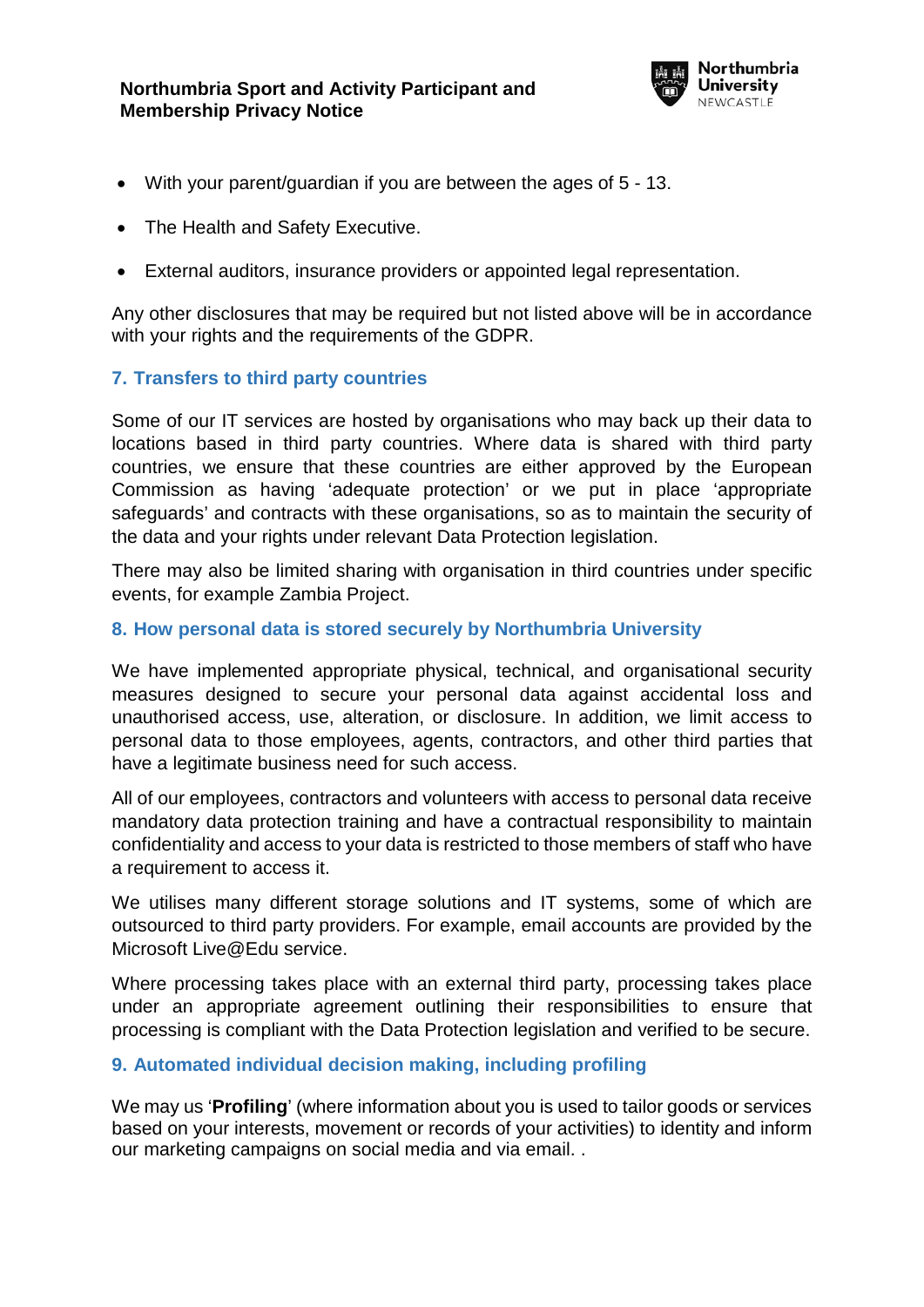

# **10. How long personal data held by Northumbria University**

You data is held in compliance with Northumbria University's [retention schedule,](https://www.northumbria.ac.uk/about-us/leadership-governance/vice-chancellors-office/legal-services-team/records-management/records-retention-schedule/) which is published on our [website.](https://www.northumbria.ac.uk/about-us/leadership-governance/vice-chancellors-office/legal-services-team/records-management/records-retention-schedule/)

We will keep your personal information for as long as you are a customer of Northumbria Sport. After you stop being a customer, we may keep your data for up to 6 years, or for 6 years after your  $18<sup>th</sup>$  birthday where data is collected below that age) for one of these reasons:

- To respond to any questions or complaints.
- To show that we treated you fairly.
- To maintain records according to rules that apply to us.

We may keep your data for longer than if required to do so for legal reasons, or for limited research or statistical purposes for which it will be anonymised. If we do, we will make sure that your privacy is protected and only use it for those purposes.

### 11.**Your Rights under GDPR**

Under the GDPR, you have [a number of rights](https://www.northumbria.ac.uk/about-us/leadership-governance/vice-chancellors-office/legal-services-team/gdpr/gdpr---rights-of-the-individual/) in relation to the processing of your personal information, each of which may apply to differing degrees' dependent upon the nature of the processing and the legal basis for it. You have the right to:

- [Be informed as to how we use your data \(via this privacy notice\)](https://www.northumbria.ac.uk/about-us/leadership-governance/vice-chancellors-office/legal-services-team/gdpr/gdpr---rights-of-the-individual/right-to-be-informed/)
- [Request access \(a copy\) of the personal information that we hold about you.](https://www.northumbria.ac.uk/about-us/leadership-governance/vice-chancellors-office/legal-services-team/gdpr/gdpr---rights-of-the-individual/right-to-subject-access/)
- [Correct inaccurate or incomplete data](https://www.northumbria.ac.uk/about-us/leadership-governance/vice-chancellors-office/legal-services-team/gdpr/gdpr---rights-of-the-individual/right-to-rectification/)
- [Request that we stop sending you direct marketing communications.](#page-2-0)

In certain circumstances, you may also have the right to:

- [Ask to have certain data 'erased by us.](https://www.northumbria.ac.uk/about-us/leadership-governance/vice-chancellors-office/legal-services-team/gdpr/gdpr---rights-of-the-individual/right-to-erasure/)
- [Request that we restrict certain processing of your personal data.](https://www.northumbria.ac.uk/about-us/leadership-governance/vice-chancellors-office/legal-services-team/gdpr/gdpr---rights-of-the-individual/right-to-restrict-processing/)
- Request that we provide any data [you submitted to us electronically be returned](https://www.northumbria.ac.uk/about-us/leadership-governance/vice-chancellors-office/legal-services-team/gdpr/gdpr---rights-of-the-individual/right-to-data-portability/)  [to you or passed to a third party as a data file.](https://www.northumbria.ac.uk/about-us/leadership-governance/vice-chancellors-office/legal-services-team/gdpr/gdpr---rights-of-the-individual/right-to-data-portability/)
- [Object to certain processing of your personal data by us](https://www.northumbria.ac.uk/about-us/leadership-governance/vice-chancellors-office/legal-services-team/gdpr/gdpr---rights-of-the-individual/right-to-object/)

In some cases, there may be specific exemptions as to why we aren't able to comply with some of the above. Where this is the case, we will explain the reasons why.

- For more information about any of the above please see the [GDPR pages of our](https://www.northumbria.ac.uk/about-us/leadership-governance/vice-chancellors-office/legal-services-team/GDPR)  [website.](https://www.northumbria.ac.uk/about-us/leadership-governance/vice-chancellors-office/legal-services-team/GDPR)
- In order to exercise any of the above rights, please contact the Data Protection Officer (*details below*).

### **12. Data Protection Officer**